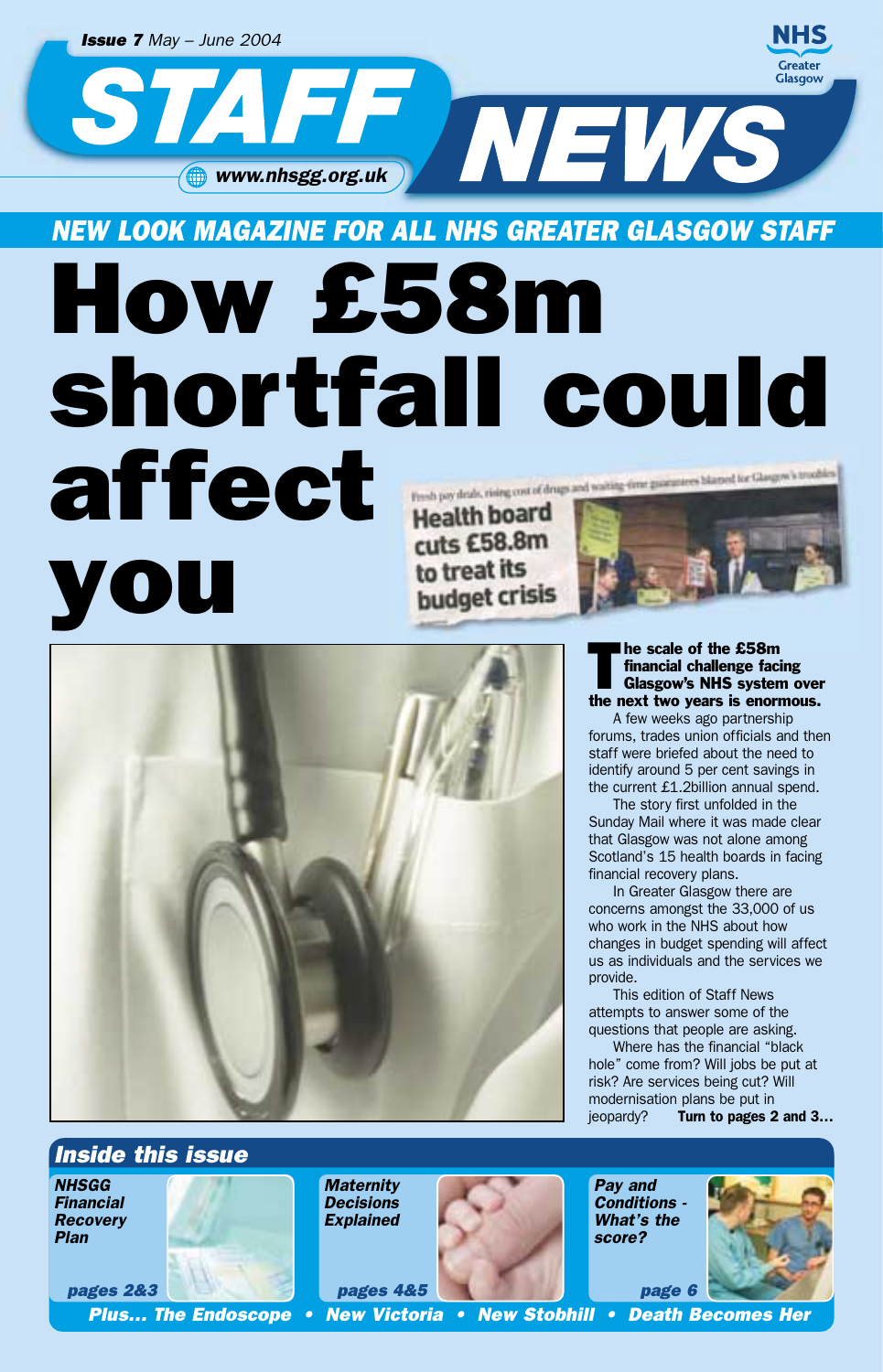# Understanding how we got to where we are

We arrived at the start of<br>this financial year with<br>recurrent funding costs due to this financial year with £20m of extra Health Plan investments in mental health, addiction services and acute services developments.

So first charge against this year's budget is that £20m.

The population decline has also affected – adversely – the size of the expected allocation increase to Glasgow and there's a significant hangover from the unexpected bill to pay for increased employers' National Insurance contributions.

On top of all this comes the convergence of a raft of pay

modernisation issues that are far more significant than anyone could have foreseen…Another one comes from the re-evaluation of NHS property resulting in capital charges soaring by several millions.

The totality of all this coming together at the one time leaves the significant funding shortfall from our budget uplift for 2004/05.

The most publicised has been the cost of implementing the new consultants' contracts, but this is just one of the big numbers.

The GPs' contract including out-ofhours service, delivering the New Deal for Junior Doctors and the Agenda for Change programme are a few others to hit a headline or two.

Then there's the continuing pressures of ever increasing prescribing costs. Extra money does come from the Executive for above inflation rises in drugs but – again – there's always a shortfall as more and more patients benefit from combination cancer treatments and expensive statin drugs (which are used to unclog arteries) to name just two pressure areas.

All this put together with the costs of reaching the next new set of waiting time targets and the cost pressures shortfall attached to the pay modernisation programme leaves the system with no alternative but to identify ways of delivering services in a different way.





# "BIG PICTURE" RECOVERY PLAN

The commitment to deliver<br>
new hospitals to match the<br>
needs of patients and a<br>
highly trained and well-equipped new hospitals to match the needs of patients and a NHS workforce is not diminished in the overall recovery plan.

Support services to hospitals will be examined and the structures of management and administration will be examined too… no stone will be left unturned to find more cost effective ways of working to free up monies for a modernising agenda in healthcare.

On the clinical side - where some current inpatient treatments can be offered as day treatments they will be.

This spending review is about prioritising where resources are directed. Current resources cannot pay for the growing list of new demands and priorities while at the same time continue to do everything we currently do in the same way we currently do it.

The workforce and service modernisation will continue apace as construction gets underway to deliver the second and final phase of the new purpose built £87m West of Scotland Cancer Centre.

By the time the new £108m Victoria Hospital and £83m Stobhill Hospital are delivered as operational state-of-the-art modern ACADs, our new style health systems will be ready to take full advantage of them.

By 2007 Glasgow will have the three new purpose-built hospitals to complement the recently opened Princess Royal Maternity and modernised Royal Infirmary. Within a few more years the entire acute hospital stock will have caught up with significant refurbishment at Gartnavel General and a massive redevelopment and new build programme at the Southern General.

Within 10 short years Glasgow will have the most modern purpose designed acute and primary care health system in the United Kingdom.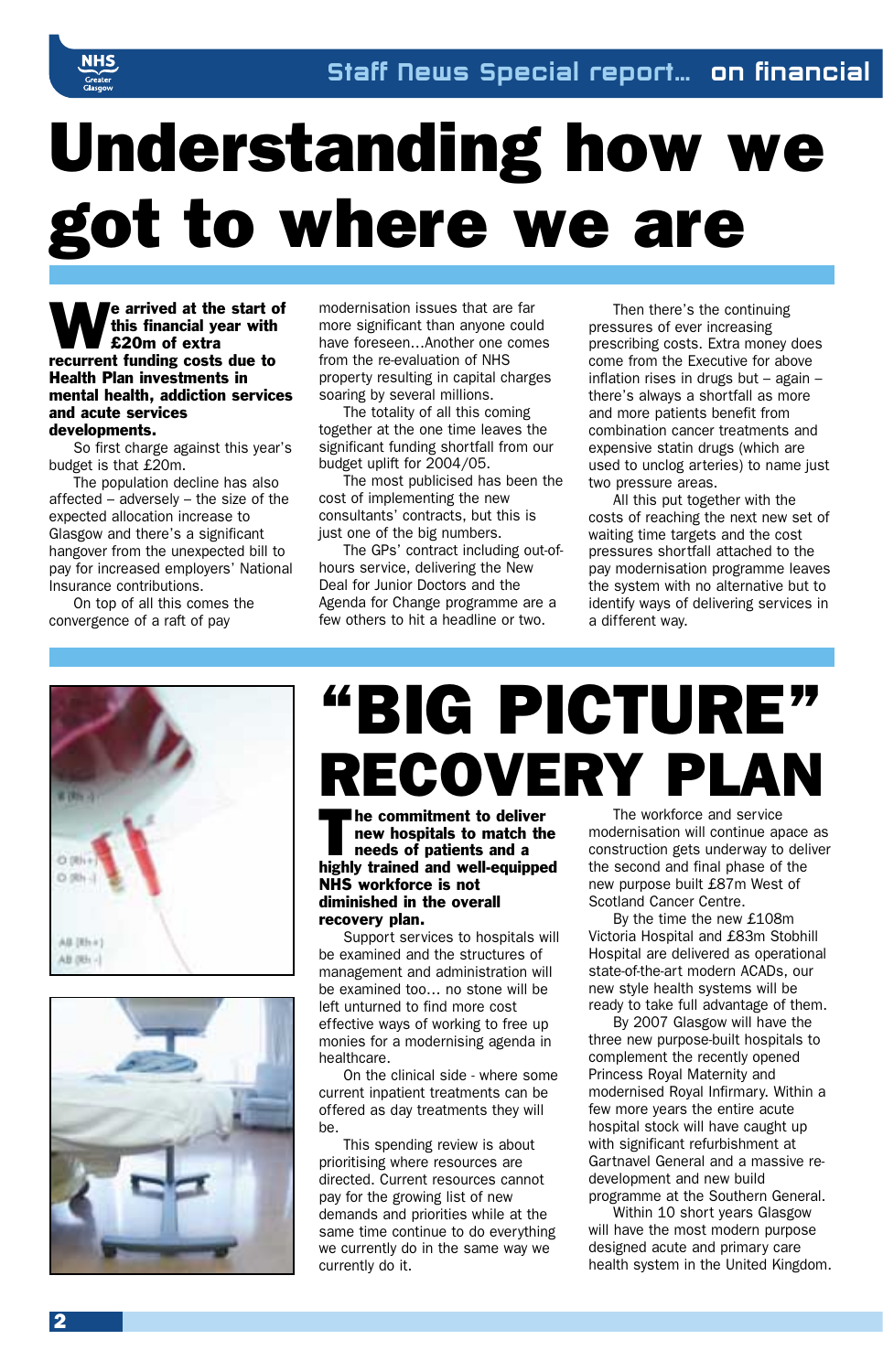# WHAT ABOUT JOB CUTS?

There will be fewer peop<br>on the NHS payroll in a<br>year's time but assurance<br>have been given to the Area here will be fewer people on the NHS payroll in a year's time but assurances Partnership Forum and to Trade Union officials that the current policy of no compulsory redundancies will not be changed.

Significant savings are being targeted in the wage bill – by cutting the numbers of NHS staff and reducing the numbers of comparatively expensive agency nurses and doctors.

Turnover in areas of the workforce is relatively high and non-replacement of newly vacant posts is high on the agenda.

Each post will be examined closely before it is re-filled … and even then it may be that the post will change to fit in with a new way of working.

A very tough approach to filling

vacated posts has been adopted by managers across the whole system.

The speeding up of the existing plans to modernise acute hospital services will be accelerated resulting in staff moving from some existing sites to deliver more effective staff rota systems and quality of services.

Single system working will offer chances for efficiencies by removing duplication and taking advantage of the economies of scale … again, this will not result in compulsory redundancies but will inevitably result in re-training of some staff to work in either another area of the NHS system or within another discipline.

There's a huge amount of work to be done on this front but the message we are getting is that this is something that will take place – and sooner rather than later as the pressing need is to make the savings as quickly as possible.

## Keeping informed about what's what

■ AS A RESULT of the need to swiftly identify areas where money can be saved, changes have been made to the Health Plan and were approved at the Board meeting of April 20. The paper clearly sets out areas that were planned, but that will now not go ahead at present. This can be accessed on the NHS Greater Glasgow's website www.nhsgg.org.uk and click on NHS Board icon, followed by "About the Board" and visit Board papers.





**■ TALKS ARE CONTINUING** between divisional management teams, clinicians, partnership forum groups and with trade union officials around other specific areas of change. Staff and forum representatives will be involved throughout the process. Any major developments will also be announced in press releases which can be viewed on

www.nhsgg.org.uk on the home page simply click on "News". The NHS news release issued to media on April 20 detailing the financial situation can also be viewed here.

### **MEDIA** REPORTING OF "BLACK-HOLE"



#### *Sunday Mail: April 11th "5000 Hospital Jobs Sacrificed"*

*POLITICAL EDITOR LINDSAY MCGARVIE broke the story that claimed to quantify the scale of the NHS "black hole" affecting all of whole of Scotland.*

*His report speculated that as many as 5,000 hospital jobs could be shed through natural wastage across Scotland's 15 Boards to fund the modernising pay agenda and other cost pressures.*

*McGarvie reported: "worst hit will be NHS Greater Glasgow which aims to lose a minimum of 500 health workers over the next next year through natural wastage".*

*He reported Unison health organiser Jim Devine quantifying the job cuts as "5000 in a year to avoid a £205m spending black hole".*



#### *Herald: April 20th*

#### "£60m cut to health care in Glasgow planned"

*HEALTH CORRESPONDENT Helen Puttick reports on the radical reforms planned to fight cost pressures.*

*She reports that staff vacancies will be left unfilled and fewer patients will be kept in hospital overnight to save money.*

*The article goes on to say that "although overall expenditure will rise, a total of £58m has to be saved over two years to meet rising costs".* 

*NHSGG Chairman quoted as saying "Propping up an out-ofdate system is threatening our ability to do new things, so the system has to change."*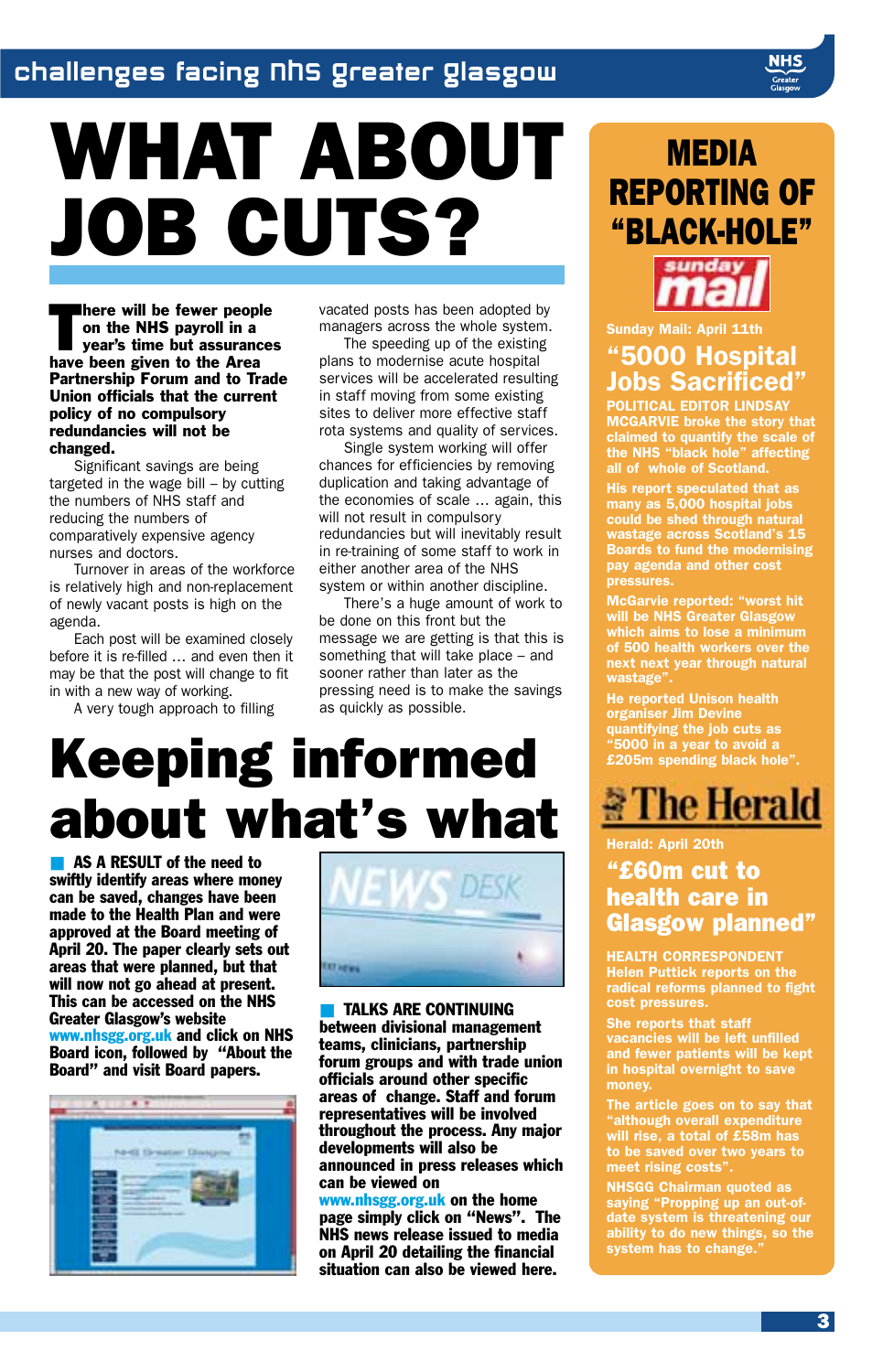#### The background on decision



Ihere has been significant media coverage about the plans for the future of maternity services in Greater Glasgow.

The stories have focussed on the Board's plans to close the Queen Mother's Hospital, but most haven't explained the background and the reasons why the Board wants to make the changes it does.

At the April Board meeting, 11 months after it started the maternity services review and following a threemonth public consultation, the Board of NHS Greater Glasgow agreed to take forward ten recommendations on maternity services.

Twenty-two members of the Board out of 30 present gave their full support for all ten of the recommendations.

Board members, who include representatives from clinical groups, local authorities and communities, did not reach this decision easily. In

the weeks before the meeting, they considered all the information about the consultation, including arguments against the closure of the Queen Mother's put forward by Yorkhill staff; they attended seminars and heard presentations from doctors working in a range of different specialities, including those from Yorkhill; attended a wide range of meetings on the subject and a number visited the three maternity hospitals.

So why does the Board want to make changes? Here's a brief overview of some of the issues raised.

#### Maintaining three hospitals is not an option because of:

- Pressures on staff
- Changes to how they work
- New legislation on the number of hours doctors can work



- Continuous training requirements
- Falling birth rates mean hospitals are under-used
- Most mothers now spend very little time in hospital

#### Providing safe services

When looking at the issue of closing a maternity hospital, the Board needed to ensure it was providing safe services for mothers and babies.

The pre-consultation Maternity Working Group looked at this issue in great detail, taking professional advice from a range of different clinicians and others. It reached a number of conclusions:

- Few women require intensive care after giving birth, but for those that do become seriously ill, it is often unpredictable and it is vital the woman receives rapid care from specialists in adult services (eg cardiology, radiology and anaesthetics);
- Time is key, a critically ill woman needs ITU expertise as soon as possible;
- Maternal emergencies are less predictable than emergencies in newborn babies and the 20-week antenatal screening should improve prenatal diagnosis of abnormalities.

These are in line with the conclusions of the risk sub group of the Scottish Executive's Expert Group on Maternity (EGAMS) and with the views of the Confidential Inquiry into Maternal Deaths.

For babies, the Working Group concluded that:

• Neonatal intensive care provides the time critical response to very sick newborn babies;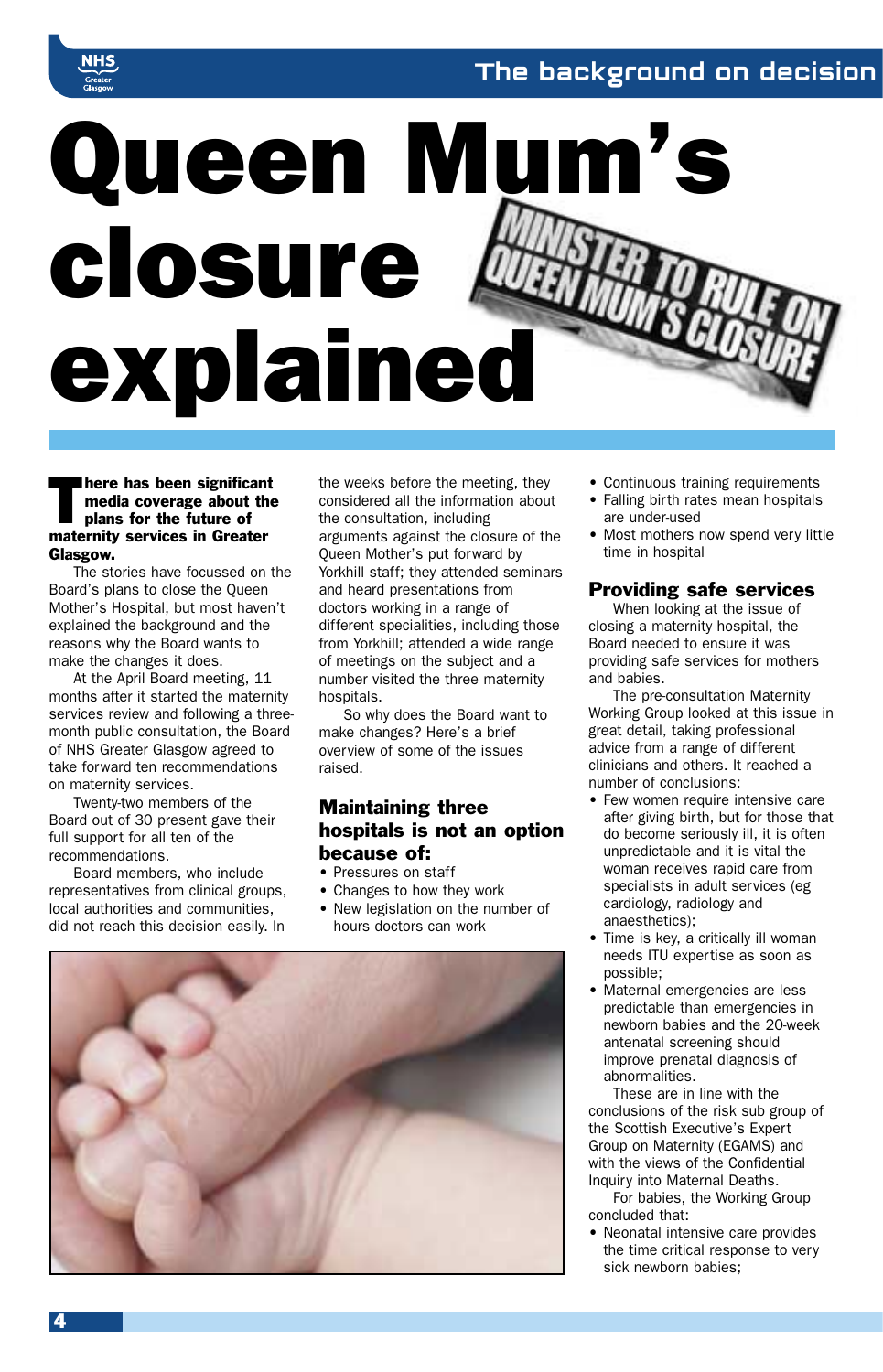#### to close the Queen Mum's

#### **BBCNEWS** *w* correct

Last Updated: Tuesday, 20 April, 2004, 14:57 GMT 15:57 UK

**Baby hospital closure confirmed** 

Health chiefs in Glasgow have endorsed controversial plans to close the Queen Mother's maternity unit.

The move was passed on a majority vote by the Greater Glasgow Health Board despite warnings from staff and the public that lives could be lost.



- More than 60% of newborn babies admitted for surgery at the Royal Hospital for Sick Children were already transferred from somewhere else;
- Babies are best transferred in utero (in the womb), but across the UK they are transferred (following birth) between services on a daily basis. Local expert advice confirmed that neonatal transfer is safe.

These conclusions are in line with guidance from the British Association of Paediatric Surgeons.

The three-month public consultation into maternity services has confirmed that there are strong clinical opinions on both sides of this argument.

There is a belief that there is no public or professional support for the closure of the Queen Mother's. That is simply not the case. There is a substantial professional body of support for closure from most obstetricians and all anaesthetists. There is also opposition to closure from paediatric interests and clinicians within or associated with the Queen Mother's Hospital.

The Board carefully reflected on a range of views, national policy guidance and evidence and the other opinions expressed in consultation before coming to a decision.

#### Putting maternity, children's and adult services on one site

During the consultation, new clinical support emerged for placing the three services together on one site and that includes backing from doctors opposed to the closure of the Queen Mother's Hospital. The Board

feels that it can't put forward this proposal at this stage because it hasn't consulted on it, something we need to do as this proposal would mean moving the Royal Hospital for Sick Children to another site.

#### Queen Mother's Staff

There will be no redundancies. Staff who currently work there will be redeployed to either the Princess Royal Maternity or the Southern General Maternity, or will be working within the new style of communitybased maternity services.

#### Ensuring services for babies are safe

The Board established the Maternity Planning Group involving clinicians from across Glasgow to ensure that the important service issues highlighted during the consultation were addressed.

#### What happens now?

The Board has now made its final decision about maternity services. The Health Minister, Malcolm Chisholm's approval is necessary to enable the Board to implement its proposals and it has made a detailed submission to him for consideration before reaching a decision.

The Board is confident it has come to the right decision in the best interests of the safety of mothers and their babies.

If you want to find out more about what happened at the meeting, the full minutes of the Board meeting or the full version of this staff briefing, they are available on our website:

www.nhsgg.org.uk/maternity

#### THE RECOMMENDATIONS AGREED BY THE BOARD:

*• Develop the maternity services at the Princess Royal and Southern General Maternity Hospitals and close the Queen Mother's Hospital;*

*• Develop a single organisational structure to manage maternity and children's services across Greater Glasgow;*

*• Ensure the quality of specialist children's services remains high and is not reduced by the closure of the Queen Mother's Hospital;*

*• Strengthen and develop community-based services including strengthening community midwifery and putting in place a new public health approach;*

*• Provide midwifery delivery beds at both maternity hospitals for use by women who are at low risk of complications whilst giving birth;*

*• Ask the Maternity Services Liaison Committee to develop proposals which would enable pregnant women to have direct access to a midwife;*

*• Centralise fetal medicine services at the Princess Royal Maternity Hospital retaining strong links with specialist staff at the Royal Hospital for Sick Children; and continue to provide those services to the West of Scotland and nationally;*

*• Work with the existing NHS Greater Glasgow transport group to address access and transport issues identified during the maternity services consultation;*

*• Consider the clinical advice to move the Royal Hospital for Sick Children to a site which also includes adult and maternity hospitals and developing proposals for wide public consultation by the end of 2004;*

*• Reassure staff that, although it may mean they may be working elsewhere, the closure of the Queen Mother's will not mean job losses and any redeployment of staff should ensure that their skills are fully utilised.*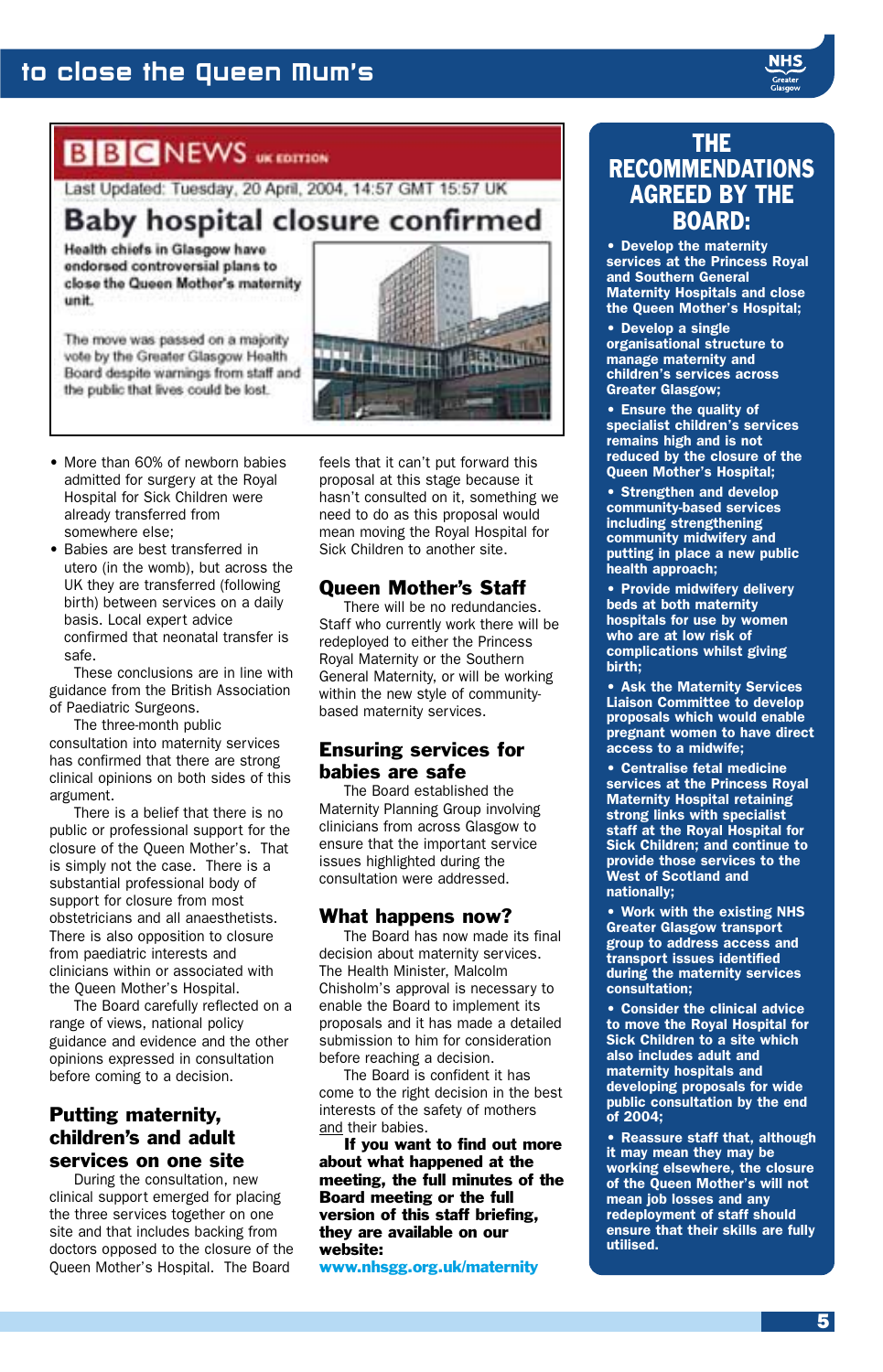

# Annual Leave, Pay, Terms and Conditions…

everyone's favourite topics – learn how Agenda for Change will affect YOURS!

y October 2004 or soon<br>after, a major change is<br>coming to NHS Scotland to<br>ensure that ALL staff are treated after, a major change is ensure that ALL staff are treated fairly and consistently when it comes to pay grading, annual leave, overtime, out-of-hours pay and much more.

For NHS Greater Glasgow, a group has been set up to work in partnership with trade unions to help make the new way of working a reality for everyone. The members of this group were listed in the last Staff News. If you want to find out more about Agenda for Change in lots of detail then you can visit http://www.show.scot.nhs.uk/sehd/paymode rnisation/afc.htm or

#### www.dh.gov.uk/agendaforchange

A lot of the details have still to be worked out and it is not possible to answer questions about how individuals will be affected at this time, however, more information will be coming in future editions of Staff News specifically looking at the big issues including:

#### Terms & Conditions

A number of changes will be coming regarding terms and conditions, including changes in working hours per week, a change in annual leave entitlement and much more.

#### Knowledge & Skills Framework

The Knowledge & Skills framework is about supporting staff in developing the skills necessary to progress through their pay scale. The framework will be linked to the annual personal development plans staff currently receive.

#### Job Evaluation

Under the new pay system, basic pay will be determined on the basis of a job evaluation measuring 16 factors covering the knowledge and skills



required to do the job, the responsibilities involved, and the physical, mental or emotional effort required, as well as any extra demands imposed by the working environment.

This is clearly a big topic and there will be lots of questions staff want to ask. In the meantime, there will be further staff briefings in each Division

as well as articles in the Staff News. However, your line manager and staffside representative will be able to talk to you about the process and record any questions/concerns you may have.

*Watch out for details on each of the topics described here in future editions of the Staff News.*

### **Times are a-changing**

*AGENDA FOR CHANGE, the initiative that will harmonise terms and conditions for staff across the NHS, received a kick-start in February.*

Start events, including two in the Glasgow Piping Centre and the Victoria Infirmary, were attended by senior managers and senior staff-side representatives. They marked the firststage in three months of awarenessraising about Agenda for Change, the process that will be put in place to deliver it and its implications for staff and their line managers.

Event co-chairs Susan Russell of GMB Scotland and Ian Reid, the Pay Modernisation Director for Agenda for Change, set the scene for each of the sessions, which included presentations from the Pay Modernisation Team followed by workshops.

Among the topics discussed were:

• the need for managers and staff side representatives to understand what they have to prepare in advance the formal launch of Agenda for Change;

● local issues and tasks in respect of terms and conditions, job matching and evaluation and the knowledge and skills framework; and

● staff and managers' support and information needs.

Following the events, Project Steering Group Joint Chairs Elizabeth Stow and Jonathan Best expressed their confidence that Agenda for Change was on track. The Steering Group is preparing a detailed project plan, which will be launched at the end of May. This will be accompanied by a full communications programme which will detail the 'why, what, where and how' of Agenda for Change – so watch this space!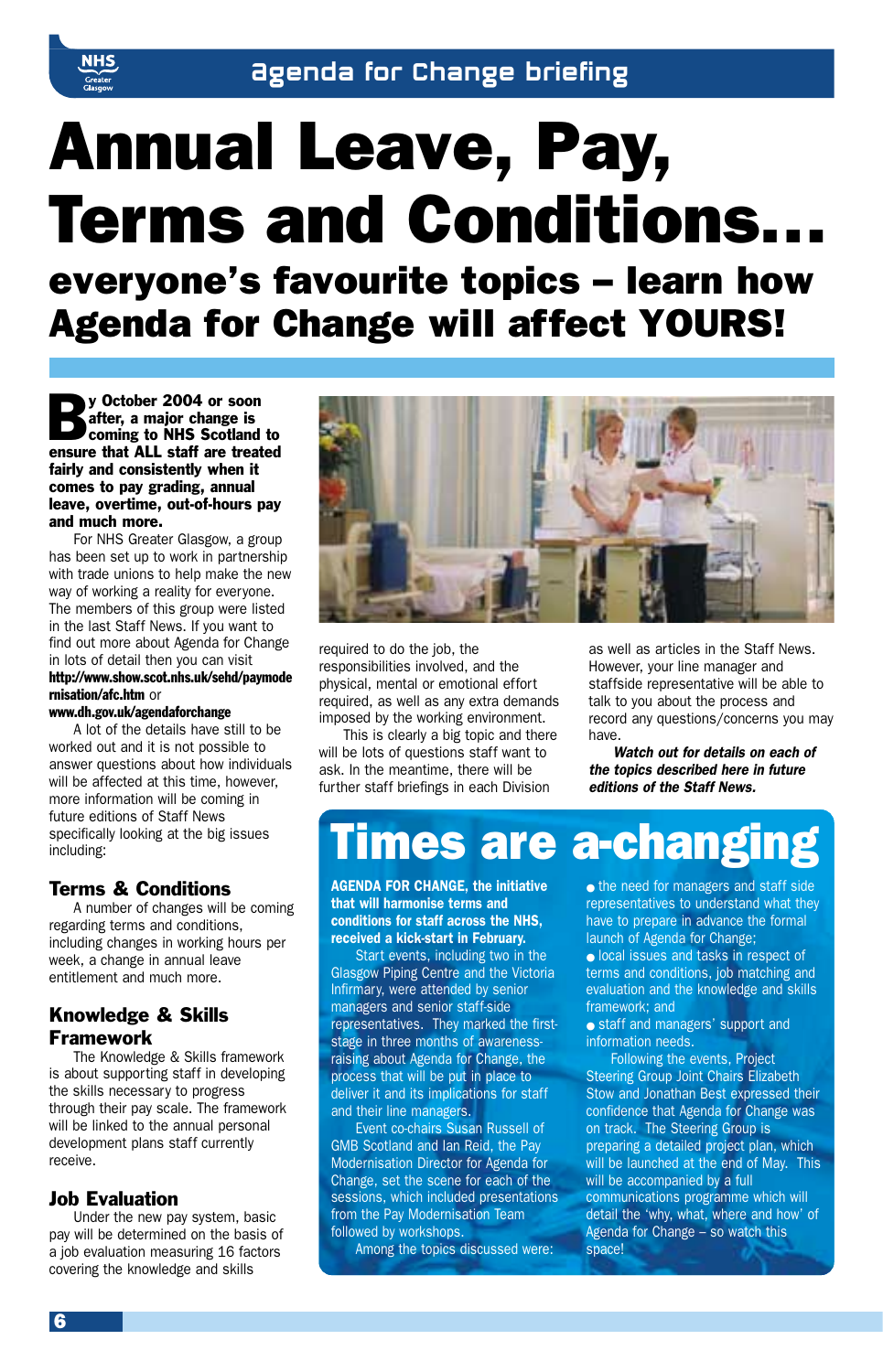# *The Endoscope*

### Dead good

THE ENDOSCOPE has always been of the view that the travails of the NHS would disappear faster than an unattended pie and pint of lager in Partick by removing the most troublesome element of the equation – the patients.

Nevertheless, the time has come to admit that patient power, in the form of the much-trumpeted Patient Focus Public Involvement initiative beloved of politicians, is reaching new dimensions – literally.

One Michael Gayler, of the University Hospital Leicester NHS Trust, used something called the Knowledge Exchange to ask a question of the vast family that is the NHS.

"How to achieve patient involvement in pathology services?" he begins, before adding helpfully, "Pathology services, historically, have not sought this type of involvement."

Now, like many others, the Endoscope felt compelled to e-mail Mr Gayler to the effect

that an ouija board might be the most practical way forward. However, it would seem prudent not to encourage the man, for as sure as eggs are eggs, the departed patients aren't likely to moan from the other side about their treatment in pathology – their whingeing would probably focus on the services that actually landed them on the slab.

One can imagine some of the messages that could come our way: "Told you I wasn't well"; or "You were right doc, I should have quit the booze and the fags. But, the strange thing is, there are no consultants in Heaven."

### Blow me down

THE LAUNCH of a 'hard-hitting' sexual health campaign across the West of Scotland a few weeks ago triggered at least one unexpected reaction. The campaign, aimed at the gay community, was intended to attract attention by using 'the language of the street' – sweary words to you and me – to describe sexual parts and practices.

An informant tells us that at the moment the racy posters were first unveiled, a very, very senior person from NHS Lanarkshire piped up with the question, "What is a 'w\*\*\*er'?"

You may snigger, but one must recall that the word is regarded as a term of endearment in Lanarkshire.

Once the actual meaning had been explained to the baffled person, a look of horror darkened her visage as she realised it was not the jocular greeting she had previously been led to believe. It was also the moment it occurred to her why her friendly letters to the Minister for Health and Community Care had had entirely the opposite effect on NHS Lanarkshire's annual financial allocation than she intended.

## Honour among thieves

IN RECOGNITION of the fact that the Herald Diary has stolen three of the Endoscope's stories to date, we shall reciprocate by, ahem, 'borrowing' one of theirs – which is entirely appropriate given that it carries on the theme of delivering a 'patient-focused NHS'.

A ward sister at the GRI received a phone call. "Hello, I'm enquiring about a Mrs McGinty in Ward 13. Can you tell me how she's doing?"

Dutifully, the sister checked her case notes and eventually responded: "Absolutely fine. In fact, she should be discharged tomorrow morning. Can I ask who's enquiring?

The reply came: "This is Mrs McGinty – no one tells you anything 'round here – this is the only way I could find out what the bloody hell's going on!"

# Eye eye

THE ENDOSCOPE doesn't believe that all consultants are necessarily bad people. Here's a joke from the Obstetrics and Gynaecology Network – just to prove that they don't spend their entire time on the golf course.

Picasso's mistress was losing her eyesight. He took her to the best ophthalmologist in

Europe and was told nothing could be done. Later, on a trip to Glasgow to sample the local delicacies of haddock, chips



and Irn Bru (hence his famous work 'Still Life with Fish Supper'), he was passing Sandyford Place and saw the sign 'Eye Infirmary' and decided that it wouldn't do any harm to arrange an appointment for the good lady there (this was before waiting times and the building being turned over to other purposes).

So, an examination was undertaken and the consultant agreed to try a revolutionary new operation. It was duly performed and, a few weeks later, the bandages were removed and the mistress's eyesight was perfect.

Picasso was beside himself with joy: "I am a rich man and I will pay whatever fee you name".

The consultant thought for a moment and said: "I ask only that you paint a mural in the infirmary so that my patients may enjoy your art."

"I will", said Picasso, "and when I am finished we will have a showing for the art critics."

Picasso worked for three weeks behind a curtain and when he was finished, he summoned the press for a showing. When they gathered, he withdrew the curtain and there on the wall was a painting of a great big eye. "Marvellous!" said the art critic of one newspaper. "This is one of Picasso's great masterpieces."

Picasso nudged the consultant and said, "Well, what do you think?"

"It's a good thing", he replied, "that I'm not a gynaecologist."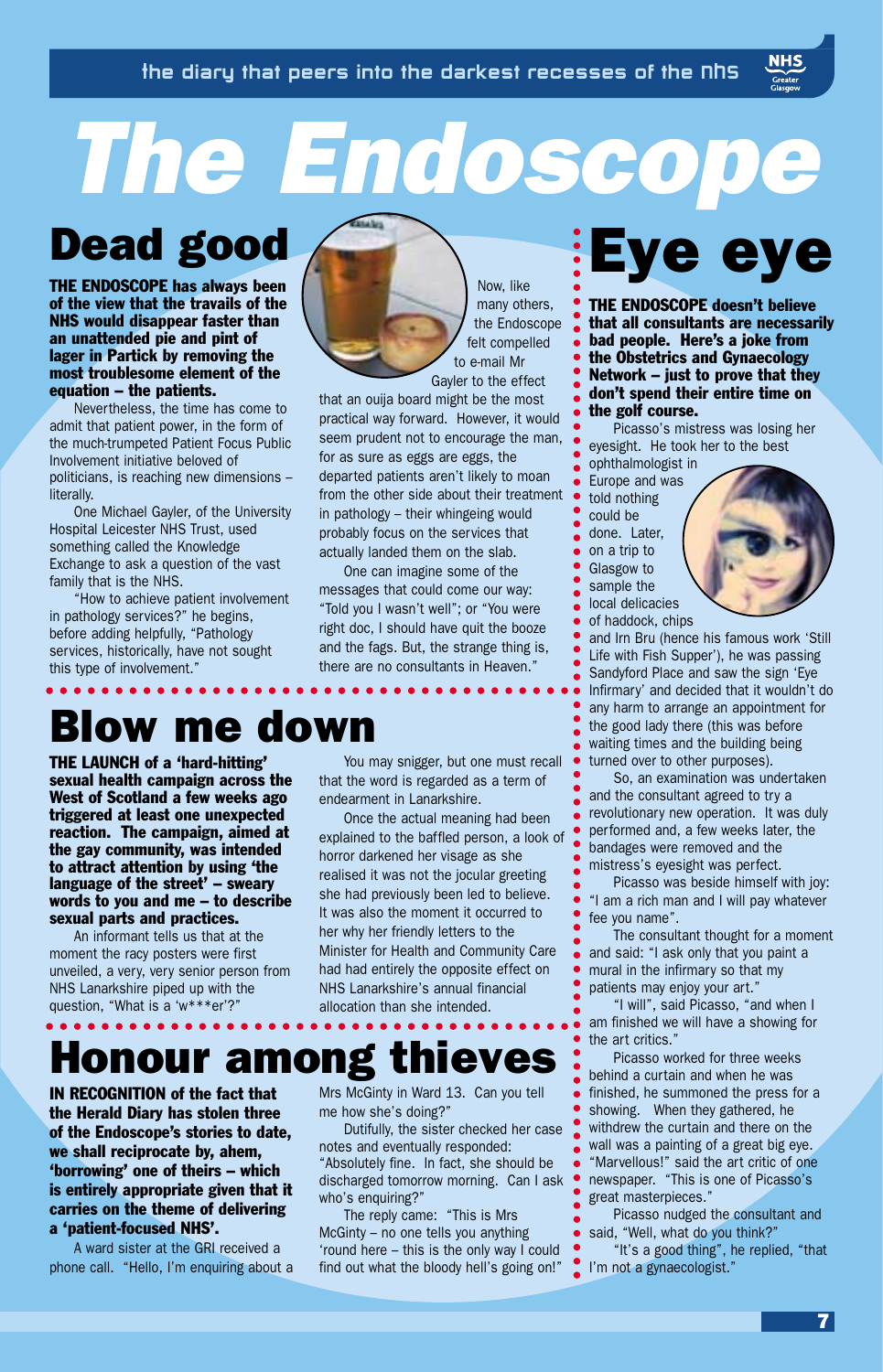#### Spotlight on



# Death Becom

**RIM, scary and spine**chilling may be the words that spring to mind when we see a movie scene set in a mortuary, but to the Western's Alison Anderson, it's all in a day's work.

The 38-year-old Anatomical Pathology Technician is bright, friendly and dedicated to her unusual profession…..working in the hospital's mortuary.

So when Staff News braved Alison's workplace, she shed new light on her job and showed how there's much more to it than Hollywood would have us believe.

The old mortuary building itself seemed no more than a smaller version of a traditional day clinic, with its hospital-style corridor, administration office and 'treatment' rooms.

One room, with a temperature that would make the Antarctic feel cosy, contained everything from ventilated specimen cabinets, to a 'work' table that no doubt has many a tale to tell. (Not exactly what most of us would want to be greeted with on a Monday morning).

Looking at Alison in her silent and sterile workplace with mind-boggling tools and only a refrigerated unit full of the dead for company, it begs the question: "What on earth made you opt for a job like this?"

Alison smiled and explained: "I was always interested in forensics and suspicious death investigation and I have a diploma in biological sciences.

"About 15 years ago, I successfully applied for the job of Trainee Anatomical Pathology Technician. This involved four years of training, two exams and some practical assessments before being fully qualified."

So with a well-earned title and a steady job at the Western Infirmary. what's a typical day in the life of Mrs Anderson?

She explained: "We start each day with a bit of admin. This involves processing all the details of the deceased and arranging the paperwork required by the funeral director concerned. Also in our 'viewing room', we prepare to receive relatives who wish to pay their last respects."



Alison has found her ideal job working as an Anatomical Pathology Technician for Glasgow's hospital mortuaries.

And that's where the nitty gritty comes in.

Alison went on: "If relatives have consented for further investigation, I proceed to working on the body with a Pathologist. After any necessary investigations to determine the cause of death (a Post Mortem), I reconstruct the body in preparation for collection by the funeral director. The reconstruction allows the family to view the deceased if they wish with no visible signs of investigation." Interestingly, Alison's workplace is a key NHS facility as it's classed

"I was always interested in forensics and suspicious death investigation and I have a diploma in biological sciences."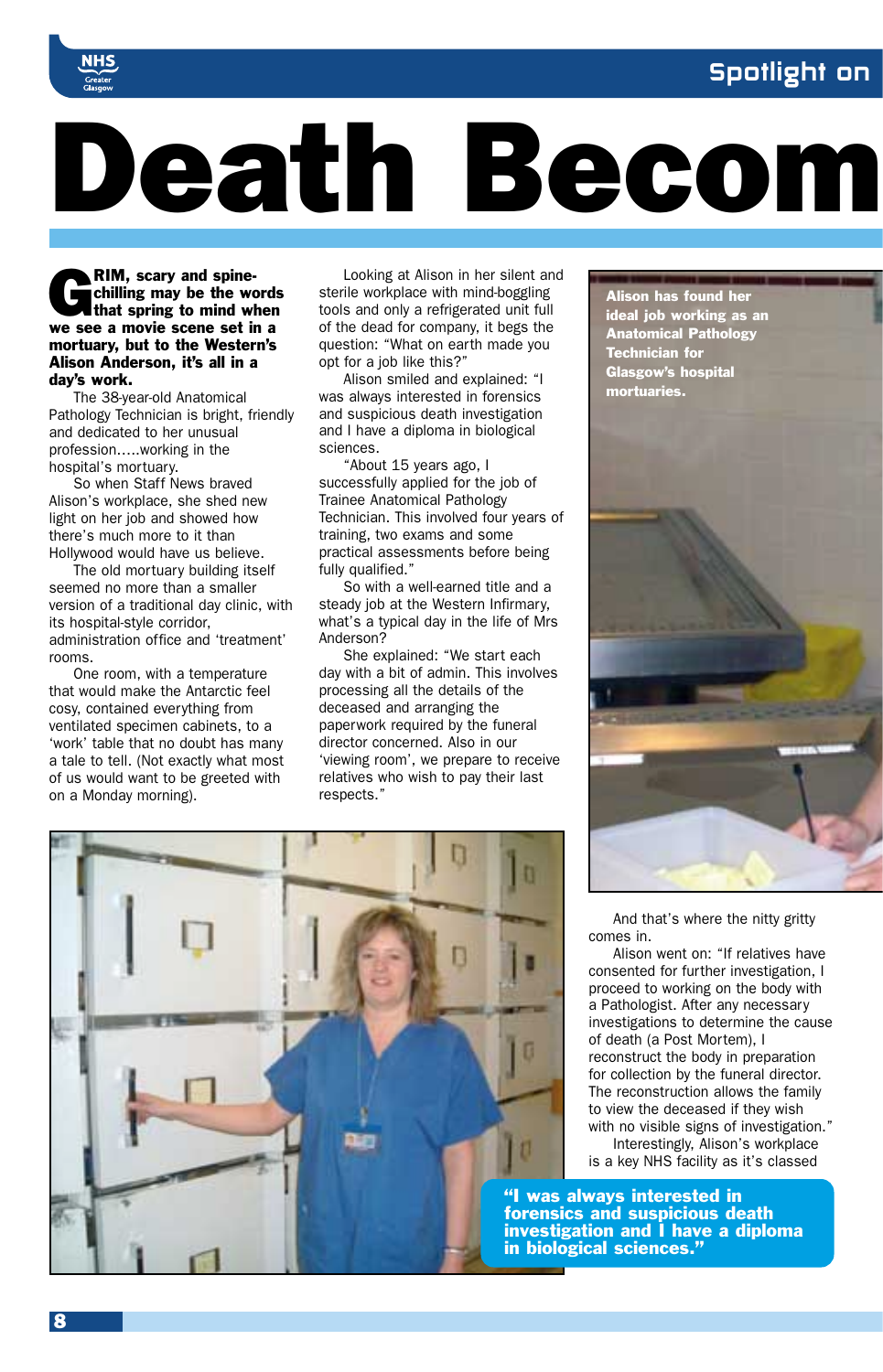#### Alison Anderson

# es Her



as a high-risk mortuary. This means deceased people who are infected with illnesses such as Hepatitis can be transported there for Post Mortems in an infection-controlled environment.

So although Alison's satisfied with her career in mortuary services. what has been her worst experience?

She recalled: "I'll never forget one of my first times in the Post Mortem room whilst training. The senior technician uncovered the body of a 20-year-old for a Post Mortem. I can just remember seeing the boy's face every time I closed my eyes after that. It felt awful."

But, after being reassured by the pathologist that this was a perfectly normal way to feel in the training stages, Alison went on to qualify.

Now it's her turn to reassure new colleagues that this reaction doesn't mean a person's not suited to the profession.

A chat with Alison is certainly enough to prove she has found her career niche, but her real dedication is proven when she speaks of using her annual leave to set up 'disaster mortuaries' in war-torn countries. Using a derelict factory building in Bosnia with no water and holes in the roof certainly isn't most people's idea of a holiday, but for Alison it's a calling.

She said simply: "It's so rewarding to think I can make a real difference in places like Bosnia when crisis strikes. The people there really need practical and emotional support at such disastrous times, so giving them



**H.W.** NHSGG has seven major<br>mortuaries, sited at Gartnave<br>the Western, Stobhill, the mortuaries, sited at Gartnavel, the Western, Stobhill, the Royal Infirmary, the Southern General, the Victoria Infirmary and Yorkhill.

**HII** There are additional<br>"mini" mortuaries at smaller<br>buildings such as Lightburn 'mini' mortuaries at smaller and Drumchapel Hospitals.

**HII:** The North Division's<br>mortuaries alone deal with<br>around five thousand bodies mortuaries alone deal with per year.

**ECOMBY A small percentage of the total number of death:**<br>across Greater Glasgow have of the total number of deaths across Greater Glasgow have subsequent Post Mortems. These can only be carried out at the mortuaries in the Western (where high risk cases are sent), the Royal Infirmary, Yorkhill and the Victoria.

**H.W.** Deaths that require Post<br>Mortems under the<br>jurisdiction of the Procurator Mortems under the Fiscal are carried out at Glasgow's City Mortuary in the Saltmarket, although all forensic radiography is performed in Gartnavel's

. . . .

my own time and skills is much more satisfying than getting a wage slip.

"It has also let me pass on the valuable experience and training gained as an NHS employee, so that people in places such as Bosnia and Kosovo can be better equipped to deal with ongoing investigations into war crimes

So with a job that would give most of us nightmares just thinking about it, what would be this Anatomical Technician's idea of a job from hell?

Alison replied with a horrified expression: "I couldn't POSSIBLY be a nurse!"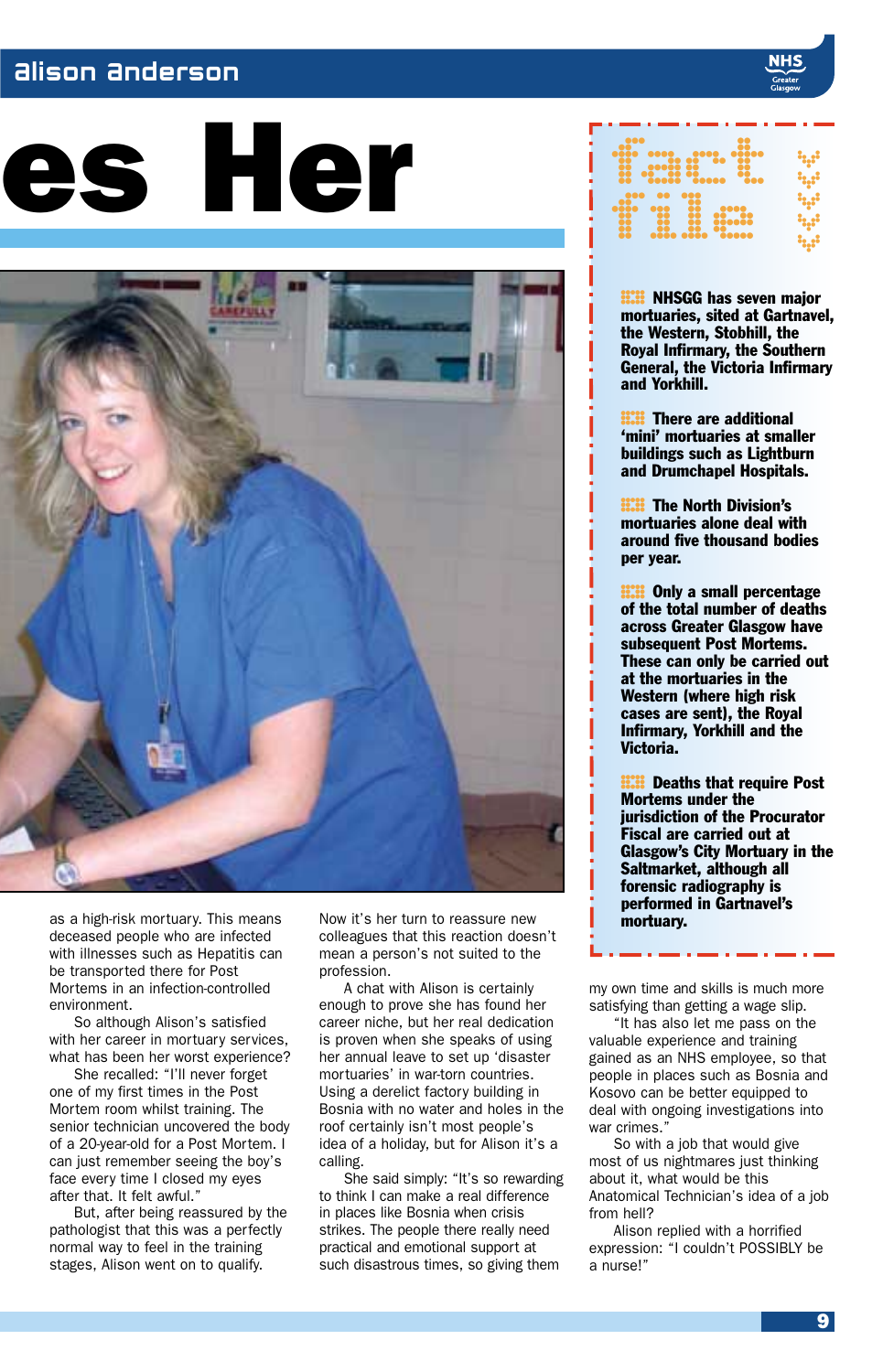

# Let's not waste a drop…

**Approgramme to improve<br>blood transfusion pract<br>and maximise the bene<br>of the supply of blood and blood** blood transfusion practice and maximise the benefits of the supply of blood and blood products has been established across NHS Scotland.

The 'Better Blood Transfusion Programme' was launched in May 2003 and is, over the next three years, reviewing:

Blood ordering and administration, focusing on the findings of the Serious Hazards of Transfusion (SHOT) programme;

Efficient management of blood components;

Clinical effectiveness and the use of evidence-based best practice in prescribing blood to ensure that it is used in a clinically appropriate way.

The programme also includes the introduction of Transfusion Practitioners in hospitals across Scotland.

In Greater Glasgow, we've got four Transfusion Practitioners based in our hospitals and they've already begun identifying Blood Saving Initiatives within Divisions.

They'll also be promoting a special educational programme to help staff achieve the required standards in safe transfusion practice. Launched in May this year, this will be the first national education and training programme for blood transfusion in Scotland. It includes trainer-led



sessions, self-directed and 'e-learning' facilities.

For further information please do not hesitate to contact your local Transfusion Practitioner.

So who are the people who are working to improve blood transfusion services in Glasgow?

#### North Division

Diane Creighton, Transfusion Practitioner in the North Division, has been a Nurse since 1983. Diane has worked in a variety of locations including Acute Medical Receiving and the Bone Marrow Transplant Unit in the Glasgow Royal Infirmary, as well as working with the Scottish National Blood Transfusion Service (SNBTS). Diane can be contacted on 0141 211 1996 or email

diane.creighton@northglasgow.scot.nh s.uk

Susan Bateman is also a Transfusion Practitioner in the North Division. Susan comes from a



predominantly nursing background. After qualifying from Napier University Edinburgh, Susan worked initially within theatres at St John's Hospital, Livingston, moving on to specialise in Cardiothoracic Surgery at Glasgow Royal Infirmary. Susan can be contacted at Glasgow Royal Infirmary on 0141 211 4271 or email susan.bateman@northglasgow.scot. nhs.uk



#### South Division

South Glasgow's Transfusion Practitioner is Johan Fleming who comes from a

Haematology/Transfusion laboratory background. Johan has worked in a variety of locations, including 13 years within the SNBTS, and has valuable experience and understanding of the transfusion process. Johan will cover both the Southern General Hospital and Victoria Infirmary.

You can contact Johan at Southern General Hospital/Victoria infirmary on 0141 201 2389/0141 201 5942 or email johan.fleming@sgh.scot.nhs.uk

#### Yorkhill Division

Yorkhill's Transfusion Practitioner is Elaine Harrison, a former Senior Staff Nurse from the Surgical Receiving Ward. Elaine has built up a good understanding and knowledge of the organisation having worked there since 1987.

You can contact Elaine at the Royal Hospital for Sick Children (Glasgow) on 0141 201 0440 or email elaine.harrison@yorkhill.scot.nhs.uk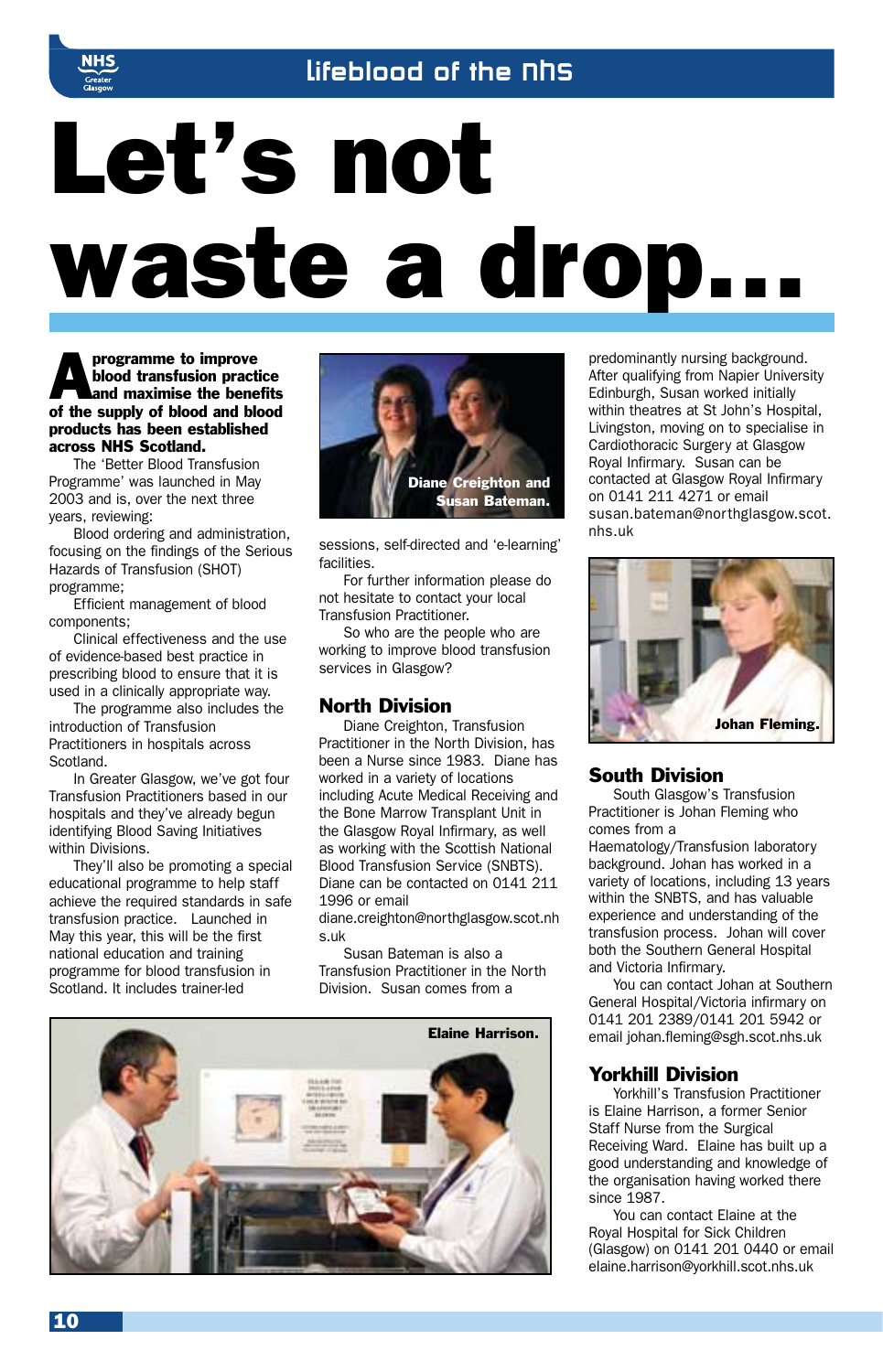# The New Victoria and Stobhill Hospitals

Bringing Hospital Care Into the 21st Century

#### e've all heard by now that things are changing at Stobhill and the Victoria.

The old hospitals are quite simply wearing out and are no longer fit to provide modern medicine and house a 21st century workforce.

The good news is that we're now only a year away from start of building work on the new hospitals that will replace them.

The brand new walk-in, walk-out hospitals will provide patients with one-stop rapid diagnosis and treatment centres north and south of the city.

They will house a number of outpatient services which are listed to the right of this article.

Part of a multi-million pound programme of work to modernise Glasgow's hospitals (known as the Acute Services Modernisation Programme), plans to build the two brand new hospitals by 2007 are currently being finalised.

Both the Stobhill and Victoria building programmes are part of a single contract managed by a single NHS planning team headed up by Robert Calderwood, Chief Executive of the South Division.

Over the coming years, Staff News will make sure you're kept informed of how the new hospitals are coming along. When we have new information or details on the new buildings' progress, we'll let you know. In the meantime, the latest information is available through Staff News or on the web:

www.nhsgg.org.uk

#### SO WHAT WILL BE IN THE NEW VICTORIA AND STORHILL HOSPITALS?

### The new Victoria Hospital

Cost: £103million Start building: Spring 2005 Opening: Winter 2007

- 
- day surgery unit
- treatments for blood disorders and cancers • investigatory treatments that require X-rays and scans including specialist imaging (CT
- and MRI scanners)
- adult renal dialysis unit
- laboratory and pathology services
- minor injuries unit
- elderly day hospital and 60 new-build inpatient rehabilitation beds for the elderly • GP out-of-hours service
- rehabilitation and therapy services including dietetics, physiotherapy, speech and language therapy, podiatry and occupational therapy

Clinic facilities for: anticoagulation therapy / audiology / breast / chemotherapy / antenatal care for expectant mothers / cardiology / colorectal / colposcopy / dental services / dermatology / diabetic clinic and endocrinology / ear, nose and throat / gastro-enterology / general medicine / general surgery / medicine for the elderly / gynaecology / pain management / plastic surgery / pre-assessment / psychiatry / renal / respiratory / rheumatology / stroke / urology / vascular

### The new Stobhill Hospital

Cost: £83million Start building: Spring 2005 Opening: Winter 2007

- day surgery unit
- treatments for blood disorders and cancers
- investigatory treatments that require X-rays and scans including specialist imaging (CT and MRI scanners)
- adult renal dialysis unit
- laboratory and pathology services
- minor injuries unit
- elderly day hospital
- GP out-of-hours service
- rehabilitation and therapy services including dietetics, physiotherapy, speech and language therapy, podiatry and occupational therapy

#### Clinic facilities for: anticoagulation therapy / audiology / breast /

cardiology / colorectal / colposcopy / dental services / dermatology / diabetic clinic and endocrinology / ear, nose and throat / gastro-enterology / general medicine / general surgery / medicine for the elderly / gynaecology / pain management / plastic surgery / pre-assessment / psychiatry / renal / respiratory / rheumatology / stroke / urology / vascular

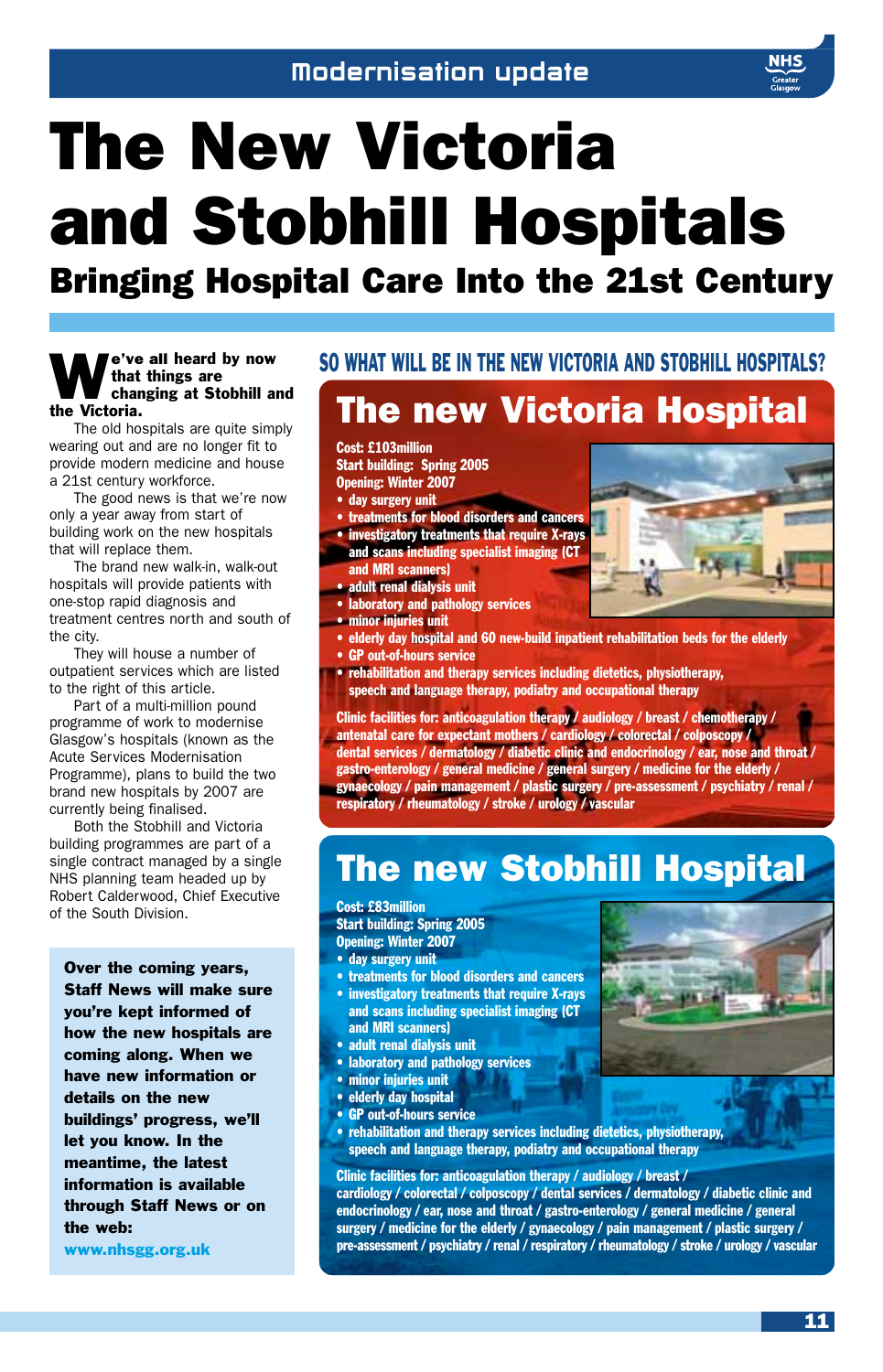

# New CATs teams for Glasgow

#### ow we care for people with drug and alcohol addictions is changing thanks to the launch of brand new joint health and social care teams.

Developed by NHSGG and Glasgow City Council, nine new Community Addiction Teams (CATs) are being created across the city, bringing together specialist nursing and social work staff.

Providing a comprehensive range of more accessible, community-based services for people with drug and alcohol problems, forty nurses have already been transferred into the first three pilot CATs teams in the East, North East and West of the city.

A further 40 nurses are being recruited to support the roll out of



#### Ditch the Fags

A NEW GIVING up smoking website has been launched that aims to help you ditch the fags once and for all.

Set up by our Smoking Concerns, the site has handy hints about quitting and information on where to go for help. There's even a page specifically for health professionals featuring a wide range of information including where to go to get training to help others quit. And the address of this new website? It's:

www.smokingconcerns.com

the six remaining teams.

The development of these new community teams is part of a wider redesign of addiction services which will bring community, specialist and residential addiction services for people with drug and alcohol problems together in a single co-ordinated system.

Iona Colvin, Joint General Manager for Addiction Services, said: "Many people with drug and alcohol problems may also have other underlying health and social problems such as mental illness, financial difficulties and family problems. The introduction of these new joint community addiction teams therefore represents a major step forward in tackling the wide range of problems associated with addictions."



BBC Scotland reporter, Fiona Walker (right), recently visited the new East Community Addiction Team to interview staff and service users for a forthcoming feature on drug treatment and rehabilitation services. She's pictured (right) chatting to Jim McBride (Project Co-ordinator East Community Addiction Team) and service user Kim Ferguson.

## CCI TAKES **D THE ROAD**



*The Centre for Change and Innovation (CCI) is taking to the road. Set up in 2002 to give NHS staff support and expertise to improve patient care, staff from the CCI will be at Stobhill on May 12 and the Southern General on May 13.*

*The purpose of the tour is to spread the word about the work of the CCI and to encourage greater dialogue amongst health staff.* 

*All NHS staff are welcome to visit the bus and take part in the CCI seminars.*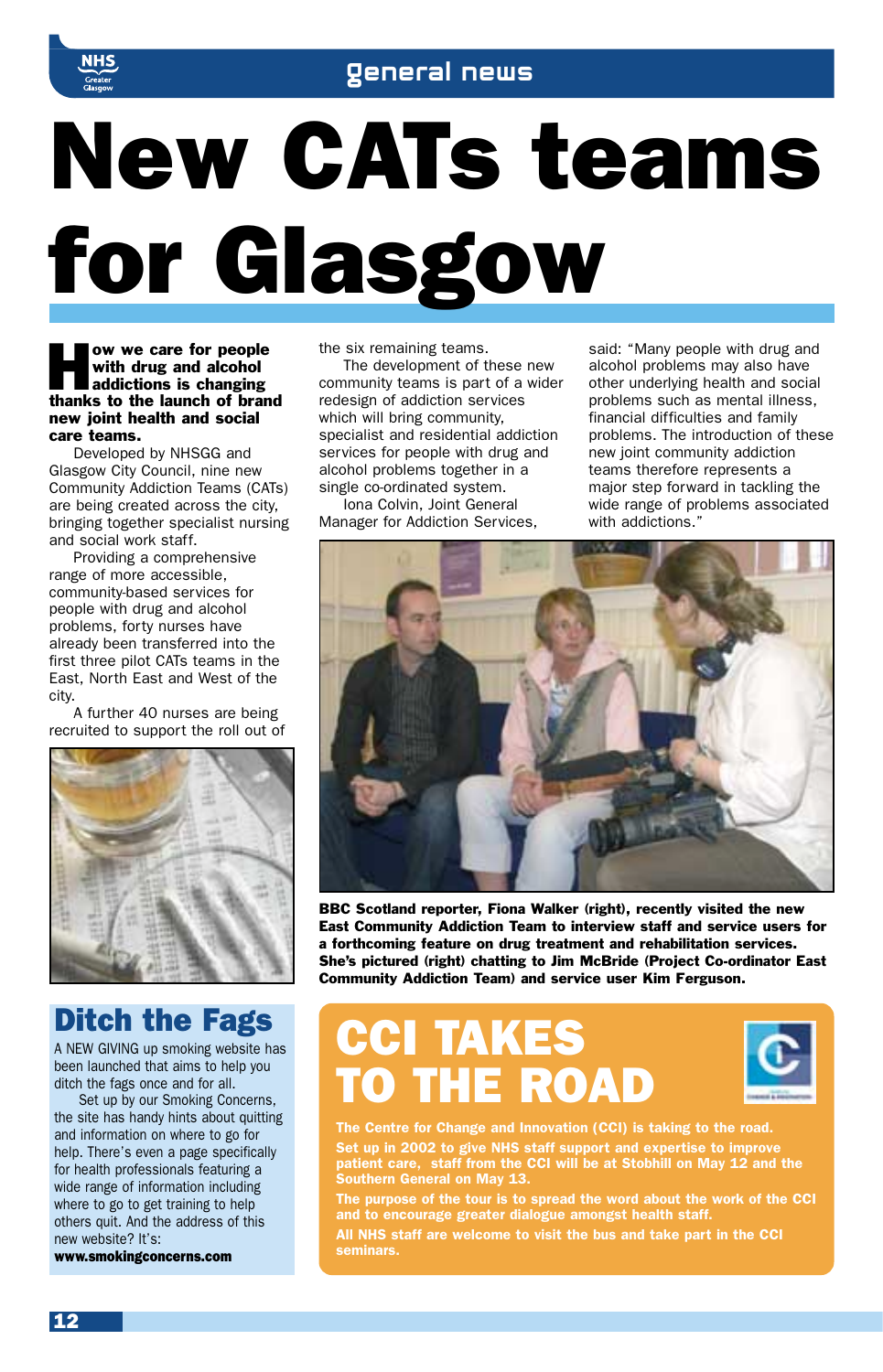#### Making time counts

# Partnership working - It's a real balancing act

You might not be aware of<br>it, but there's a huge<br>amount of work going on<br>behind the scenes just now to it, but there's a huge amount of work going on ensure we're all represented when it comes to all the big changes that are taking place throughout NHSGG.

Agenda for Change, the Maternity Services Consultation and single system working are just three of the major issues that will affect some or all of you at some point in the near future.

So who's there representing our interests? Well, that's easy to answer – staff representatives.

It's nice to think that other people are there representing us while we get on with our work, but who's doing their job when the staff reps are at all these meetings? The answer to that one is that the onus lies on colleagues to pick up the reins or – and this is most often the case – no-one does, leaving the staff rep to struggle with union business and their own job.

Olivia Cornacchia, who's our Employee Director's righthand woman, explained: "Because of the way we work in partnership in managers, staff representatives are being asked to spend a good deal of time contributing to discussions. This is more difficult for some people than for others – but, it isn't easy for anyone. While they're away on union duties staff reps can't also be in the ward or the lab or the office."

She said that she had heard from many staff reps who are finding it difficult to juggle a job and their union duties.

For instance, one Amicus representative spoke about the difficulties she and others like her were experiencing.

"I'm part-time. There was an expectation that I would attend meetings as a rep in my own time as it wouldn't be looked on as work, whereas Managers taking part in the same discussion were regarded as working. If I did come in on my days off for meetings, I wasn't to claim the time back. I was trying to fulfil my responsibilities without being able to access proper facilities time. But reps are being asked to participate in more and more partnership working. If we have to be in the meeting room, we can't be at our workstation at the same time'

Other representatives told Staff News: "No-one gets replaced when they are at meetings. In services which are already overstretched, this puts an intolerable pressure on staff - either for colleagues who bear the brunt of overwork, or, if someone works single-handed, going back to do work which has accumulated when they are off. Reps who would be willing, and indeed anxious, to play a fuller part in partnership groups, feel unable to even request time off because of the burden on colleagues".

So what's the solution? Well, said Olivia, managers need to be fully up to speed on the facilities agreement which allows staff reps time to fulfil union duties.



She said: "An issue like Agenda for Change is huge and timeconsuming. It has to be taken forward in partnership. After all, we're talking about a review of pay and conditions for every single member of staff.

"But that means we need staff reps on project teams AND working groups AND matching panels AND any other place they need to be to represent us – the staff. And that's only one of the things going on at the moment. There are many other projects underway which will have repercussions on the service and the people in it.

"No-one is under any illusion about how difficult this balancing act is. We all know that the needs of the service come first. However, the only way we can ensure the future of the service is to go forward in partnership now, involving the people who provide the service.

"There are facilities agreements in operation with which Managers need to become familiar, there is a commitment to backfill where possible (and if necessary) and it needs to be recognised that partnership working requires staff representatives to spend time away from their posts."

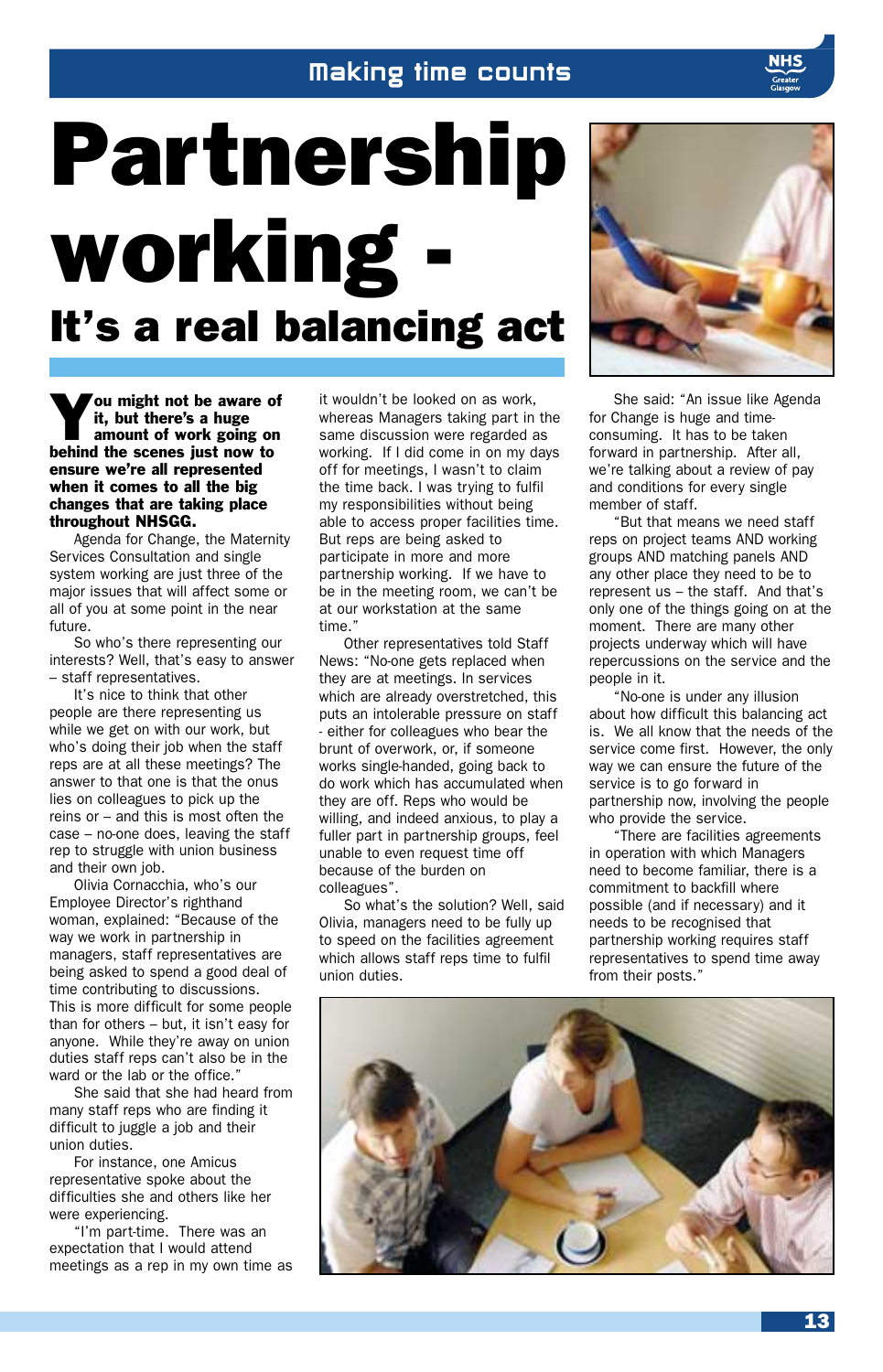

#### News roundup

In this new column, we're<br>aiming to give you a flave<br>some of the news from the<br>Mound - in a bite-size form. n this new column, we're aiming to give you a flavour of some of the news from the

#### GPs

Woodside Health Centre in Glasgow is one of 100 general practises across Scotland working to cut waiting times and improve services for patients.

Working with the Scottish Executive led Scottish Primary Care Collaborative, the centre has slashed waiting times: patients used to wait six days to see a GP, now they can get an appointment within 24 hours.

#### Cancer Nurses

Proposals to give nurses a stronger, leading role in developing cancer care services were unveiled recently.

The Executive's Framework for Nursing People with Cancer in Scotland, looks at ways to strengthen the role of nurses working in cancer care by:

• giving nurses more opportunities to lead cancer care, including expanding the number of Consultant Nurses in Cancer

- encouraging more research into caring for people with cancer and their carers
- ensuring all nurses have access to education on cancer as part of pre-registration nursing programmes
- providing adequate support for nurses caring for people with cancer, in recognition of the significant emotional and physical toll it can have on practitioners

The Framework for Nursing People with Cancer can be seen at www.scotland.gov.uk/library5/health/ npwc-00.asp

#### Blood

The new Glasgow Blood Donor Centre was officially opened last month by Malcolm Chisholm, Minister for Health and Community Care.

Based at 8 Nelson Mandela Place, the new centre will play a critical role in ensuring that the Scottish National Blood Transfusion Service continues to satisfy the need of Scottish hospitals for blood and blood products on a daily basis.

#### Allied Health **Professionals**

The Scottish Exec is setting aside £100,000 to help allied health professionals from across Scotland develop as future NHS leaders and assist them in playing 'their full part in NHS processes, including service redesign'.

#### Heart Disease and Stroke

Heart and Stroke patients will benefit from more than £5.5million of investment in new services and equipment across Scotland.

NHSGG was awarded £992,806 from this fund which willl support the development of valuable clinical psychology services.

#### *If you want a full lowdown on the stories, go to the News section of the Scottish Exec's website: www.scotland.gov.uk*

*For other news on the Health Service in Scotland, go to the SHOW (Scotland's Health on the Web)*

*site: www.show.scot.nhs.uk*

# Homeless Centre **Officially Opens**

lasgow's new Homeless<br>
Health & Social Care<br>
Centre (featured in the last<br>
Staff News) was officially Health & Social Care Staff News) was officially opened recently by the Health Minister, Malcolm Chisholm.

The new centre, at 55 Hunter Street, now gives homeless people in Glasgow access to a full range of health and social care services.

Staffed by 62 health and social work professionals, the centre offers a range of services.



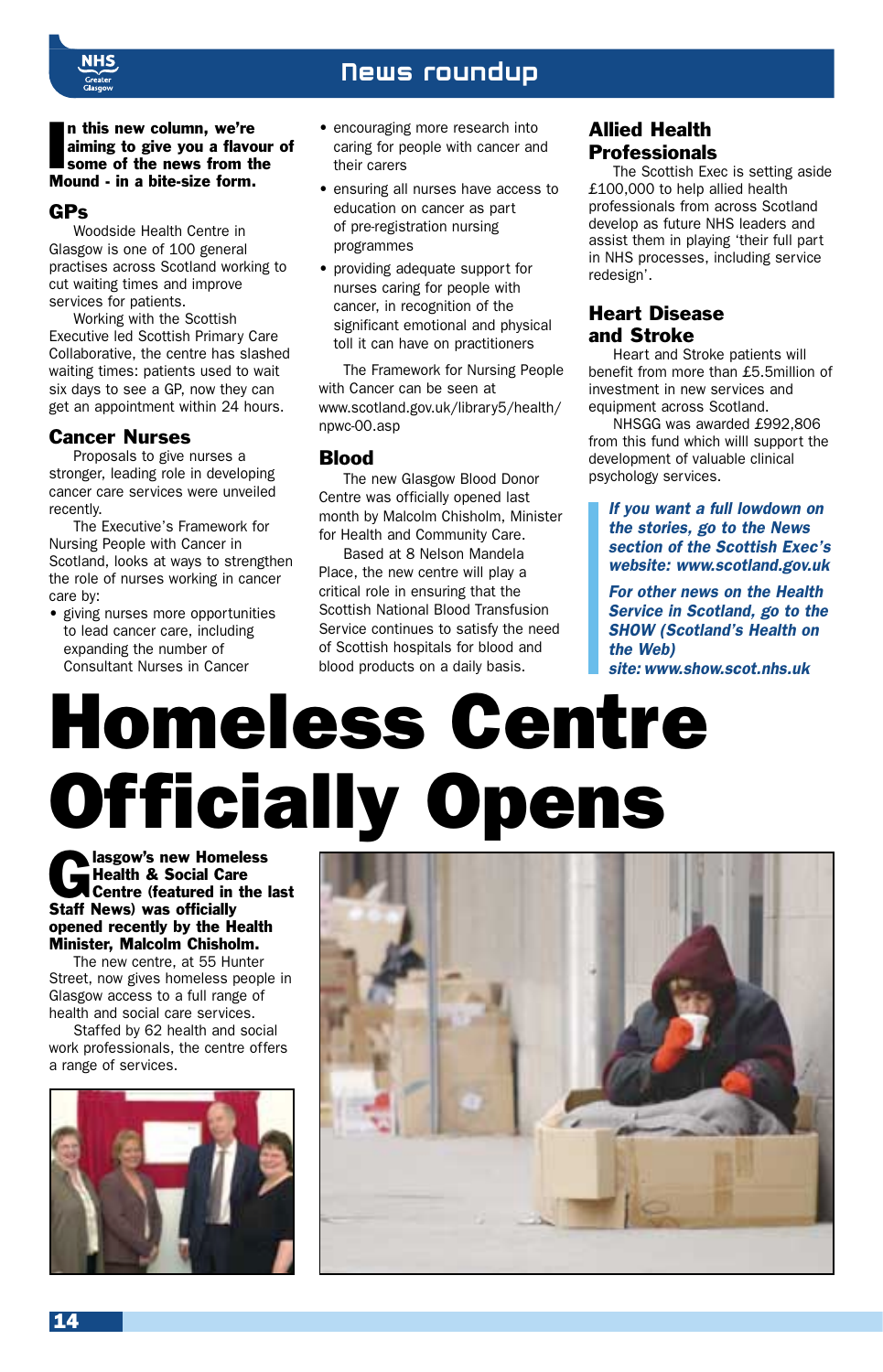#### News roundup

## UNITED IN NURSING

**Complexe** and health<br>
visitors will come<br>
together on May 24 for the midwives and health visitors will come first nursing conference of its kind in the city. *Nursing staff - joined by representatives of the Board, health academics and groups such as the Health Council and trade union - will use the Pan Glasgow Nursing Conference at Hampden Park to celebrate their work and share good practice ideas.*

*Brenda Jackson, Practice Development Senior Nurse for the North Division, said: "The Directors of Nursing in Glasgow together with the Schools of Nursing at both Glasgow and Glasgow Caledonian Universities wanted to unite staff from across our health service, so an organising committee of senior nursing staff was set up with representatives from all NHSGG Divisions.*

*"Staff on the committee, who went on to plan and create the conference, have found that the work has generated a lot of interest from nurses in all sectors of healthcare, which is very encouraging."*

*The Conference will be officially opened by Health Minister Malcolm Chisholm and closed by Anne Jarvie, Chief*

## University Partnership  $mediate -$

alasgow's worldwide status in the field of medical research is getting stronger by the minute - and thanks to a new agreement contract, the only way is up.

The ongoing united approach between NHSGG and the city's three universities (Glasgow, Strathclyde and Caledonian) has achieved such great things that our Chairman Professor Sir John Arbuthnott was determined to sign on the dotted line and set the partnership in stone.

The Chairman sealed the 'University/NHS Partnership Agreement' to ensure that the existing working relationship between everyone from uni lab researchers to GPs makes further healthcare advances in our city.

Professor Ian Greer, Deputy Dean of the Medical Faculty at Glasgow University said: "Key research is constantly being undertaken by lab staff in our hospitals and researchers at the universities. It lets us work with patients to learn about health issues, make new discoveries and formulate treatment for the future."

Professor Chris Packard, Nursing Officer for Scotland. **Chairman Professor Sir John** Research and Development Lead **Chairman Professor Sir John** Officer at the North Glasgow Division,

added: "Glasgow is a relatively small city, but our unique way of working and the amazing skill and dedication of the staff involved mean we have an exciting medical future to look forward to, and the new Partnership Agreement will guarantee that."

**G**lasgo

Professor Sir John Arbuthnott agreed, saying: "This partnership agreement is great news as it will allow us to further develop our work in attracting and undertaking groundbreaking research, bringing benefit not only to the patients in Glasgow but to people from across the globe."



Arbuthnott signs the agreement.



Vandalism can lead to serious injury and death – that's the message from the actors, police and film crew who were filming a community safety video at the Southern General recently.

### In the Frame…

#### TAFF at the Southern General may have been taken aback recently when the hospital was the scene of a grim death caused by vandalism.

But, despite the hospital being invaded by police and a film crew, thankfully this was not a real-life situation.

Instead, the officers and crew were there to film a community safety video as part of a project between NHSGG and Renfrewshire Council, Strathclyde Police, Strathclyde Fire Brigade, the PACE Youth Theatre Company and Paisley Grammar School.

The video, which is due to hit school screens in the very near future, graphically delivers the message that there is a very real price to pay for vandalism in our communities.